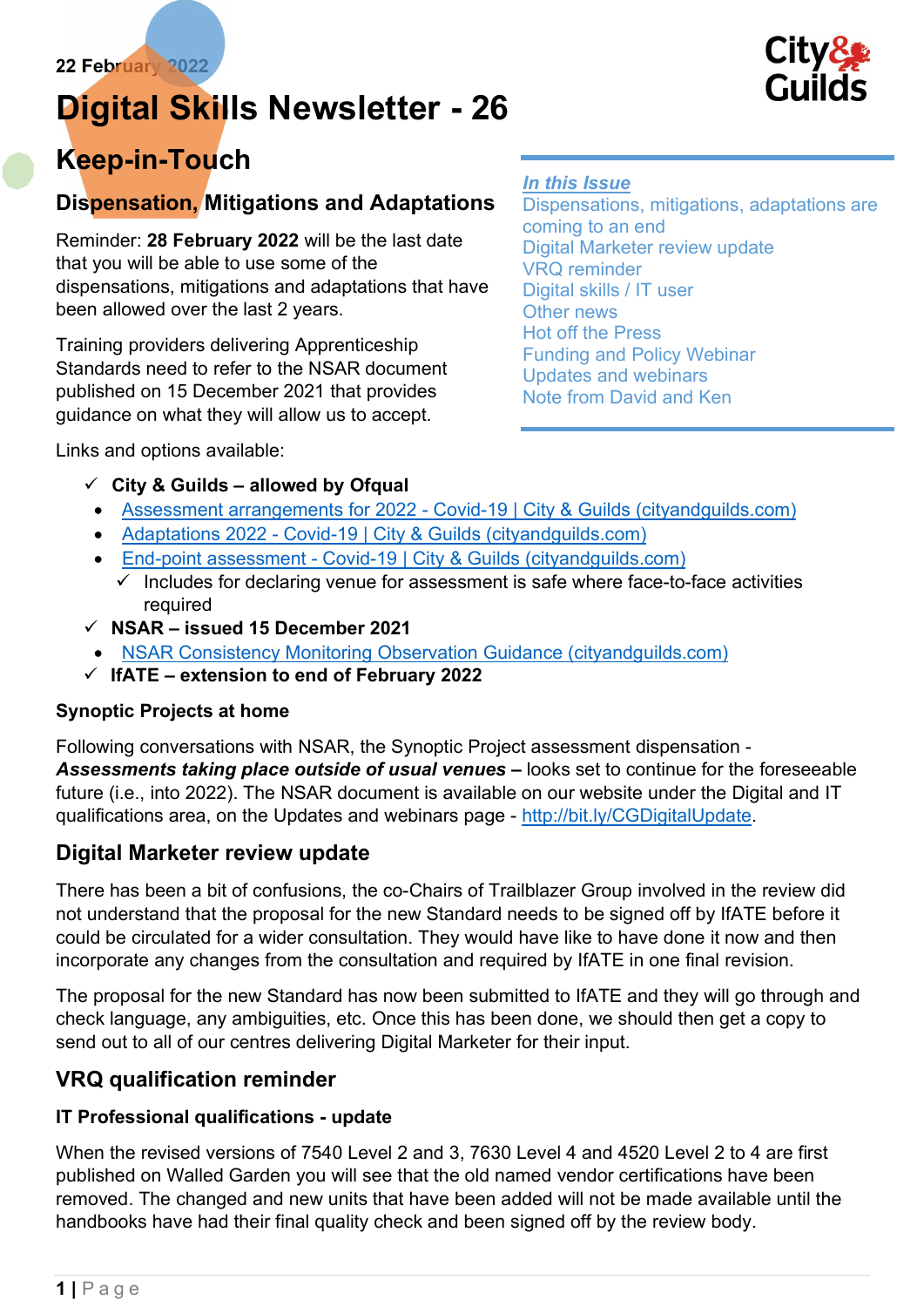

Our expectations are to have this available during the next few weeks and will also be looking to provide a document to show the types of programmes that could be delivered using these products.

## IT qualifications in Wales - Apprenticeship changes

Training providers working in Wales will be aware that there have been a number of apprenticeship frameworks published that are more role specific and this will mean some changes for the market going forward. We have been told that the IT, Software, Web and Telecoms framework is likely to close this September and at some point so will the IT User framework, the latter not being seen as a job role and the drive being the Digital Application Support framework.

In response to this, City & Guild has provided a list of qualifications that it would like to put into the role specific apprenticeship frameworks which have appropriate units to use for each. This is a short-term action, and the medium term will see us create specific certification routes within these products to meet the job role of the framework. While Wales has led in the use of qualifications in this way, this last piece of work aligns with what is now expected in England to create Occupational-entry Technical Qualifications (OTQs) that align to Level 3 Apprenticeship Standards.

## Apprenticeship Framework Qualification (s) Digital Application Support 7574 Diploma in IT Use Skills (Level 2 and Level 3) Data Analytics **The Contract Contract 10 and/or 4520-04** (suggested Level 3 Option) Digital Telecommunications **7540-13 and 7630-04**(suggested Level 2 Option) IT Infrastructure 7540-13 and 7630-04 (suggested Level 2 Option) Information Security 7540-13 and 4520-03 / 7630-04 and 4520-04 IT Solutions Development and Support 7540-13 and 7630-04 (suggested Level 2 Option) Digital Content Management 7513-30 and 7513-40

#### Qualification re-alignment requested

## Occupational-entry Technical Qualifications (OTQs)

Digital is still the first sector where these will need to be developed, but the deadline for submission has now been moved to the Autumn as IfATE/DfE have not completed the work they need to do in order to provide the guidelines and documentation that needs to be completed.

# Supporting learning and EPA

## CompTIA – mapping learning to the latest Apprenticeship Standards

We have always supported the use of Vendor learning and certification to enhance the development of learners. In our qualifications we created Vendor Alike units that would that link to a variety of vendor certifications to allow training providers to teach all internationally recognised learning and for those able to do the exams recognition of that achievement, but for those who do not like exams or fail them then the City & Guilds unit can still be achieved through a portfolio of evidence. The key is that all have been trained to the same level.

CompTIA recognise the use of their products in education and especially alongside Digital Apprenticeships, providing support for apprenticeships through:

- Comprehensive mapping of CompTIA learning products to current apprenticeship standards
- Free to become CompTIA Partner materials and certification discounted pricing for partners
- Opportunity for Apprentices to achieve globally recognised certifications
- Learning products to support virtual, in person and hybrid teaching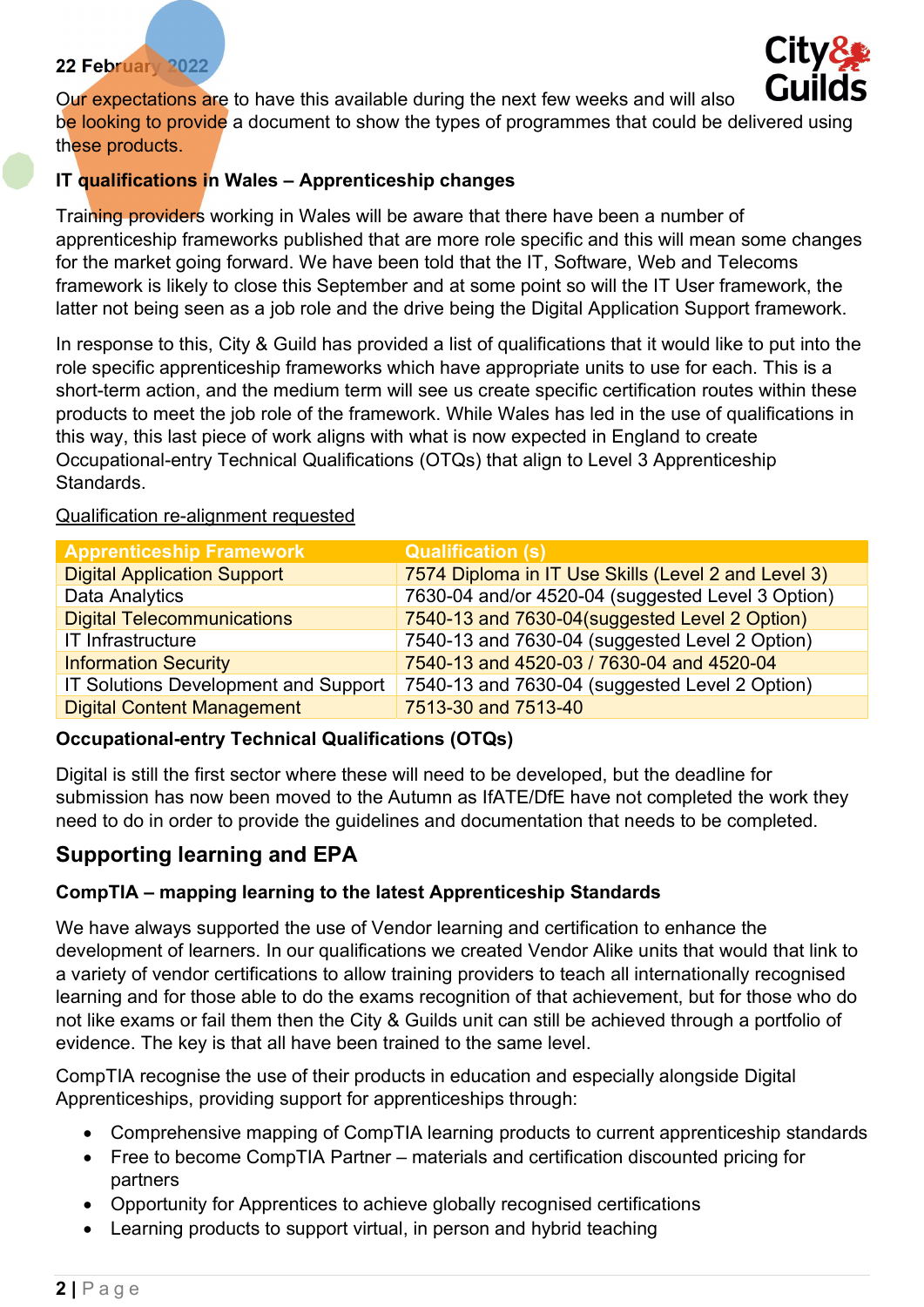#### Network Engineer – Revised (example)

# **City& Guilds**



#### This information also exists for:

- Information Communication Technician (Level 3)
- Cyber Security Technician (Level 3)
- Cyber Technologist (Level 4)
- Digital Support Technician (Level 3)
- IT Technical Salesperson (Level 3)

They will soon have mapping for the Data Analyst that will use CompTIA Data+ (DA0-001), the exam for this will be available from the end of this month and the Apprentice Pricing from the beginning of next.

If you would like to discuss these products, then please contact:

- Marie Cronin | Senior Manager Skills Certification mcronin@comptia.org
- Zeshan Sattar | Director, Learning & Skills Certification zsattar@comptia.org

#### Feedback from LIEPA reports

We have looked at the recent LIEPA reports and some of the comments we are seeing internally from our IEPAs. In the main we are seeing some really good work coming through – currently running at 98% Pass – which shows that you are doing a good job out there, but some bad habits are creeping back or have yet to be fully ironed out. Here is a selection that we presented and urge you to speak with us if you are unsure about anything to do with EPA.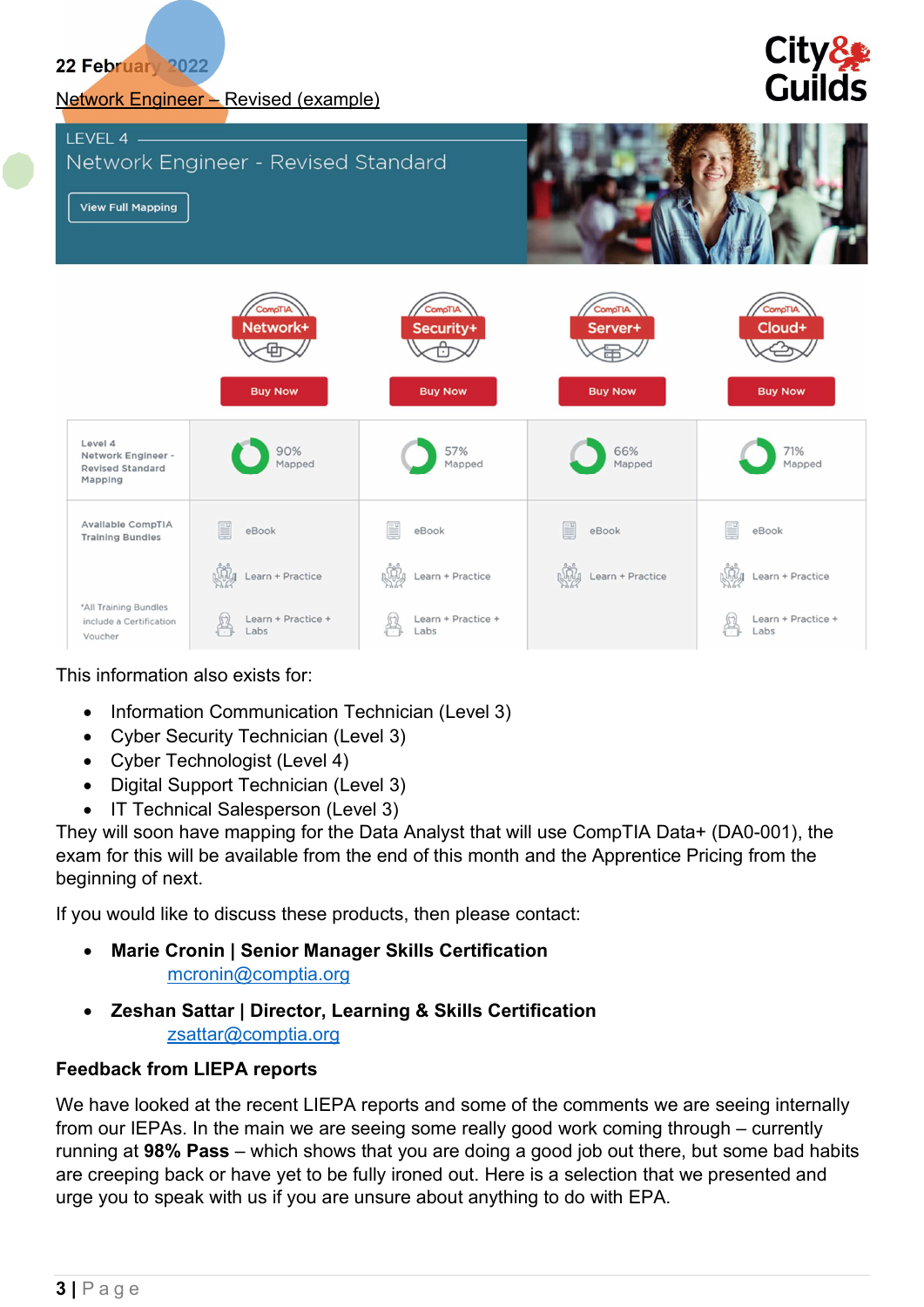#### **Portfolios**

USABs

Knowledge **Certificates** 



We have always said these are not sufficient evidence on their own for the TKUs of a Standard. This is the result of an exam on one day and does not show how the knowledge has been used.

The result is that some of the apprentices find it hard to answer questions when asked about the use of the knowledge and there needs to be some explanation of what they have used it for or how they have used.

We are not looking for a regurgitation of the curriculum learned, but how what they have learned informs their decisions or actions. One centre has had their apprentices put in the certificates, given a brief precis of learning and then how they have used that within their job role. Either way will work, but your apprentice and you cannot just rely on that bit of paper.

One piece of evidence for each TC, TKU and Where this approach has been used, the evidence does not fully display how the apprentice has applied the skills and knowledge developed during their apprenticeship. No linking between the tasks to demonstrate how the tasks were conducted from start to finish.

> Remember it is about their story, it is why we recommend the STARR approach to putting the evidence together and say to you "get evidence from the work-place and then map it to the Outcomes". It will flow more naturally, and you will find you have to spend less of your time trying to get them to generate specific evidence.

General errors There has been a tendency to focus on evidencing TCs, but not the TKU criteria. The Assessment Plan (not a City & Guilds dictat) state very clearly that ALL Outcomes must be addressed in the Portfolio. It is not about writing loads, it's about making sure there is something in there, no matter how small or slight, for the Outcomes that can then be picked up during review and expanded on, if necessary, in the Interview.

> We do not mind video or audio evidence, but it needs to be accessible, and you are better off submitting an MP3 or MP4 file rather than what we are seeing, which is

- submitting externally hosted evidence (e.g., Google Sites) for assessment
- apprentices including links to YouTube or Google Drive videos.

Competences (Skills) must be addressed in some part within the evidence submitted, i.e., employer reference, portfolio and synoptic project, for the IEPA to explore further in the PD – we need to be able to see the skill used rather than just described

#### Employer Reference

Your employers are missing the opportunity to provide to evidence of the apprentice working in a manner that meets the requirements of the USAB criteria, which cannot always be shown or seen in the portfolios.

Look to get your employers to provide some specific details of apprentice tasks undertaken and comment on how critical the tasks are or the complexity of the tasks, his helps with the types of questions the apprentice will get and can show the competence toward higher grades.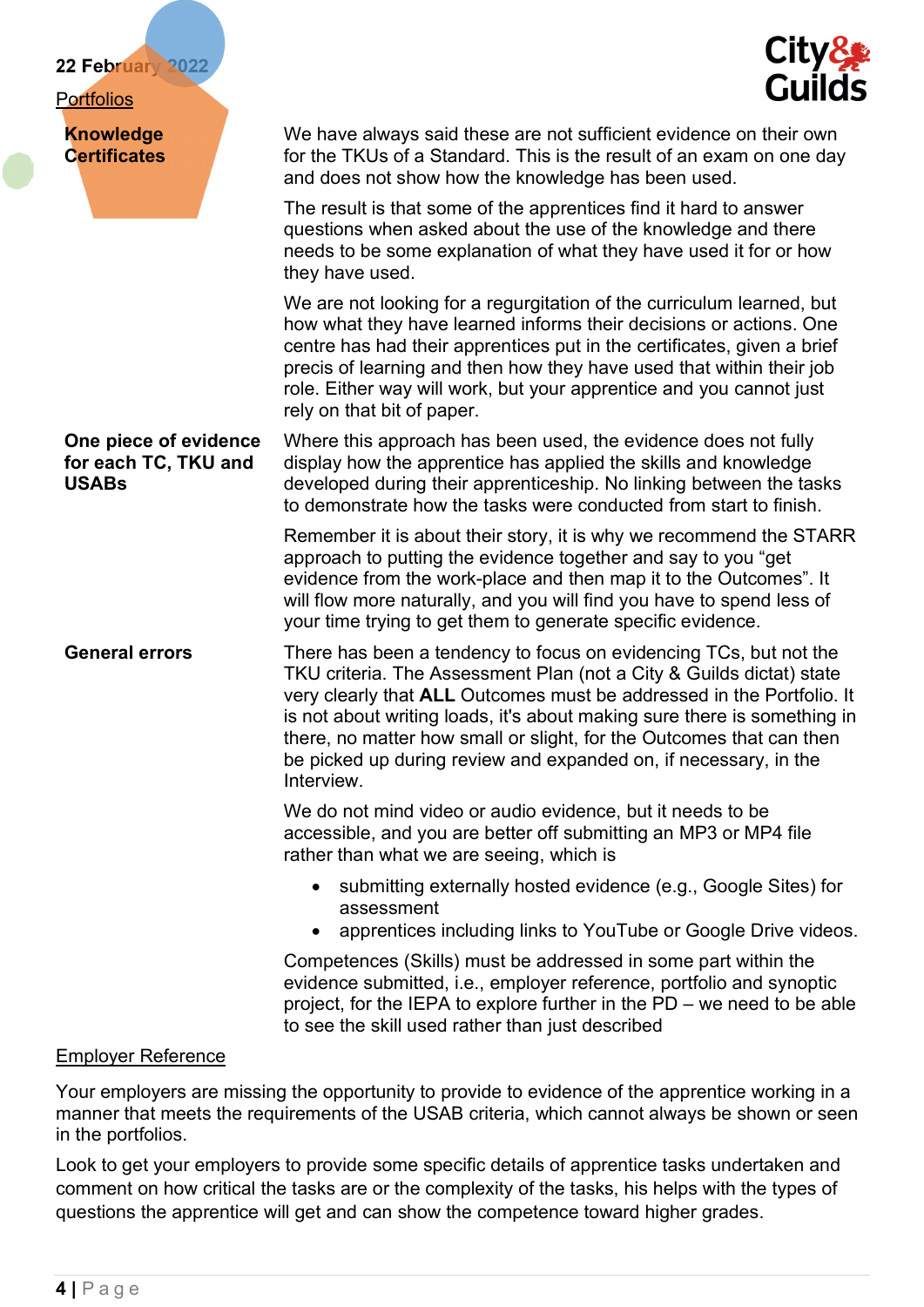

#### Virtual Assessment Service

We have had quite a number of providers using Packet Tracer to undertake the Synoptic Projects; however, the apprentices still need to include their planning documentation. As this shows them demonstrating their understanding of the underpinning concepts and meets the given task on planning.

#### Bad practice

Please, make sure you are not including any of your feedback to apprentices or that from employers on the evidence you submit. While we will ignore how good you think the apprentice is, it is distracting, and the Assessment Plans do say we should not be accepting material that is marked up.

Of course, you should be giving your apprentices feedback and of course the employer should also. Just make sure the documents you send us are nice and pristine.

| <b>Area</b>                                           | <b>Links</b>                                                                                                                                                                                            |  |
|-------------------------------------------------------|---------------------------------------------------------------------------------------------------------------------------------------------------------------------------------------------------------|--|
| Coronavirus                                           | https://www.gov.uk/government/publications/coronavirus-covid-19-<br>apprenticeship-programme-response                                                                                                   |  |
| Coronavirus                                           | https://www.instituteforapprenticeships.org/covid-19-information-<br>regarding-apprenticeships/                                                                                                         |  |
| App Redundancy<br>Support                             | https://help.apprenticeships.education.gov.uk/hc/en-<br>gb/articles/360015630040-Redundancy-SupportService-for-Apprentices                                                                              |  |
| <b>QAR Achievement</b><br>Rates                       | https://www.gov.uk/government/publications/qualification-achievement-<br>rates-qar-2020-to-2021                                                                                                         |  |
| Apprenticeship &<br><b>Traineeship Latest</b><br>Data | https://explore-education-statistics.service.gov.uk/find-<br>statistics/apprenticeships-and-traineeships/2020-21                                                                                        |  |
| Apprenticeship<br><b>Funding Bands</b>                | https://www.gov.uk/government/publications/apprenticeship-funding-<br>bands?utm medium=email&utm campaign=govuk-<br>notifications&utm_source=84ccd136-7a5e-4b36-b402-<br>8809afaef7d0&utm content=daily |  |
| Apprenticeship<br><b>Funding Rules</b>                | https://www.gov.uk/guidance/apprenticeship-funding-<br>rules?utm medium=email&utm campaign=govuk-<br>notifications&utm_source=b948706d-a63b-4ec0-94db-<br>800ec0744760&utm content=daily                |  |
| Ofqual Approach to<br><b>EQA</b>                      | https://www.gov.uk/government/publications/apprenticeship-end-point-<br>assessments-a-guide-for-employers                                                                                               |  |

#### Links to various external information for apprenticeships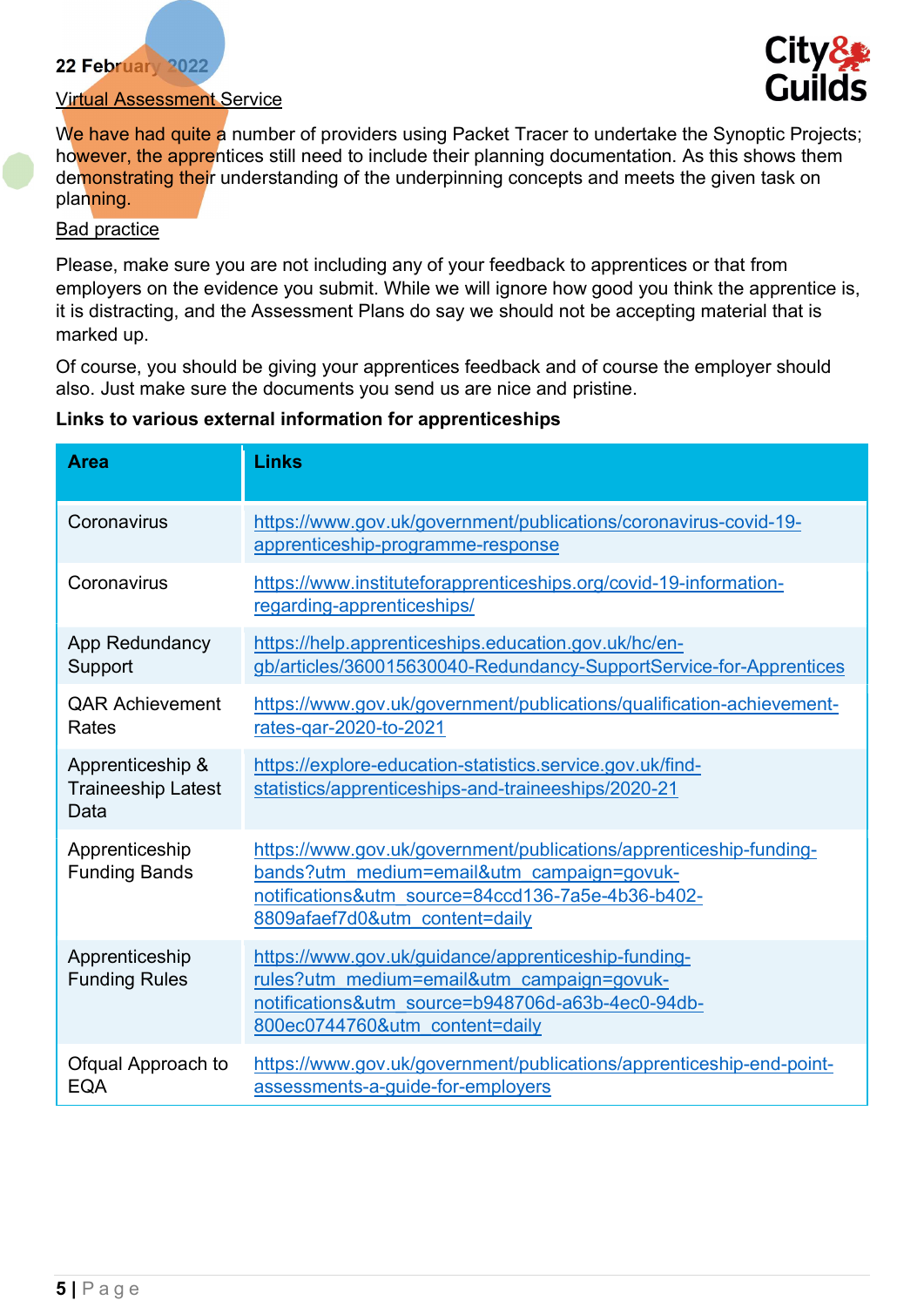## Other news



## Princes Royal Training Awards (PRTAs) - reminder

The 2022 PRTAs are now open for applications.

## https://twitter.com/CityGuildsGroup/status/1478679591346655234

Honouring employers (including colleges and private training providers) who have created outstanding training and skills development programmes which have resulted in exceptional commercial benefits.

Free to enter, the PRTAs are open to all UK employers who can show how investing in training has directly improved their people and organisational performance.

Training is at the core of every successful business. It allows you to recruit better staff, retain quality colleagues and future proof your talent pipeline.

It is the investment that offers a return time and time again.

## Changes to ESFA following 2021 review

In 2021, the Govt. instigated a review of the ESFA, its duties and responsibilities, and the findings have been published this week with the following recommendations:

- ESFA remain an arms-length body from DfE, but that all post-16 skills policy and implementation within ESFA should move to DfE. This would result in the ESFA becoming a funding body only, responsible for its core funding delivery role, as well as assurance and compliance responsibilities (funding audit).
- Suggested that the ESFA directorates responsible for Apprenticeships, and for Post 16 Professional and Technical Education move to DfE and be integrated into the new 'Further Education Higher Education and Employers' (FEHEE) Group, which DfE has decided to create
- WorldSkills and National Careers Service will also move to DfE.

For anyone interested in more detail, the full document can be found:

https://www.gov.uk/government/publications/review-of-the-education-and-skills-funding-agency

## Adult Education Budget – funding rules update (V3)

ESFA has published updated AEB Funding rules for 2021-22 (version 3). The main changes we are:

- From 1 April 2022, eligibility for the National Skills Fund level 3 adult offer will be expanded to those who meet the definition of low wage or unemployed
- The National Skills Fund level 3 adult offer can be delivered in the workplace
- ESFA will fund delivery up to 110% of providers 16 to 18 traineeship funding year contract value (this is for new private providers who have recently been allocated new funding contracts for 16-19 Traineeships for funding year 2021-22). This means that these providers can deliver up to 10% more than their agreed contract value and it should be paid at year-end. The rules do note that providers do this at their own risk!

## Call to arms

## Continual look out for more IEPAs and LIEPAs

While we are in a good position with the numbers we have for our Standards, we want to make sure that we are in a strong position as our numbers grow and allow for holidays, etc. To that end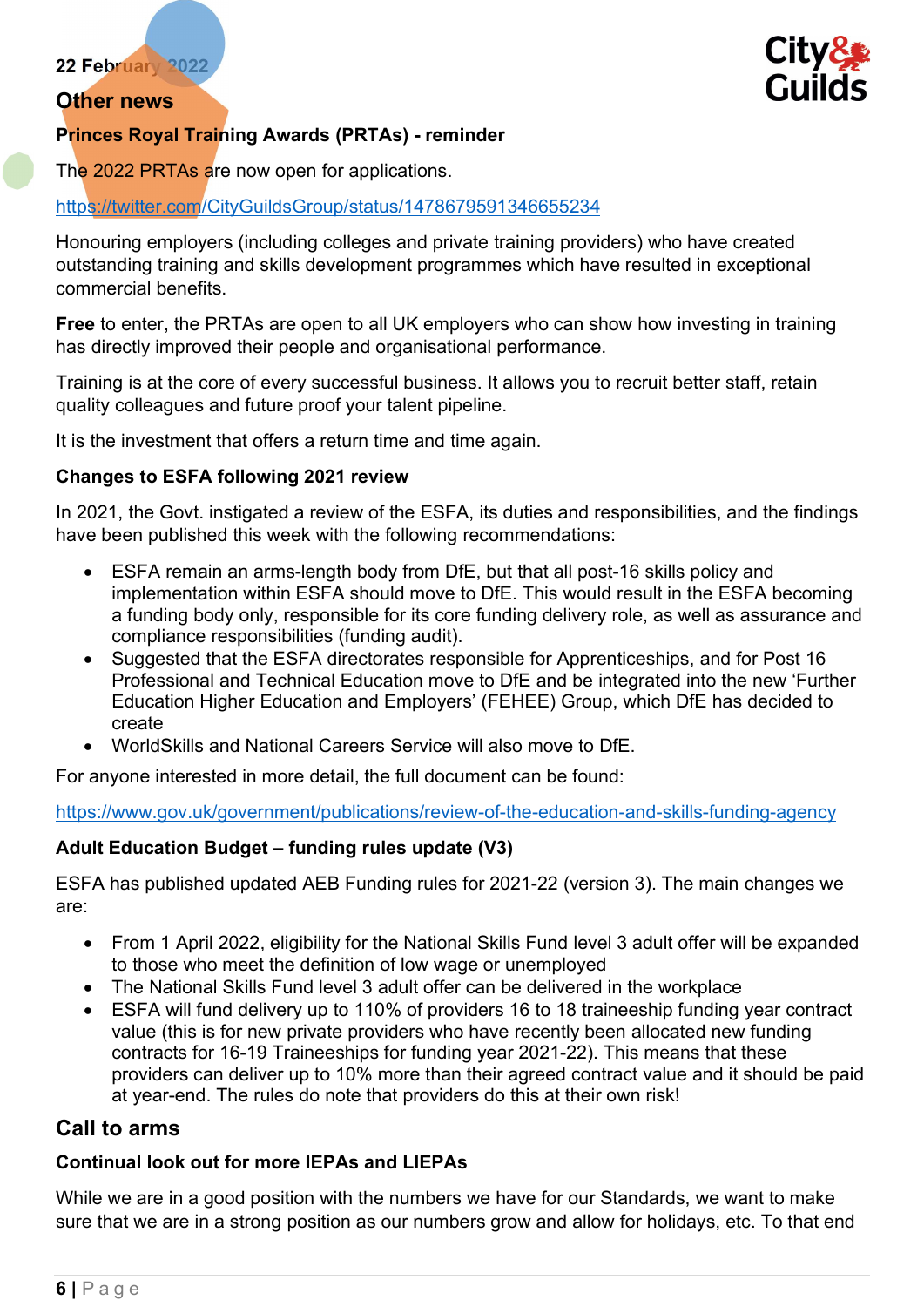

we would urge your or colleagues to have a look at becoming an IEPA, or even a LIEPA for one of our Standards.

We have said in the past, that the best way to see how this all works within City & Guilds is to be party of the team.

In terms, Software and Cyber are areas where we would like to increase capacity now and in one of our LIEPAs has stepped away from Software as their job role has changed and they are now more involved with Cyber and Data Analysts, so wish to concentrate in those areas.

#### Meet the Vendor

Following the information from CompTIA we would like to know if you would like to have meetings with Vendors and question them on how their products could help you with delivery and getting your apprentice prepared for the marketplace.

#### Face-to-face events

As the world starts to open, we are also seeking you your opinion on whether you would travel to events if we started arranging them in our offices around the country. Please let us know, as we do not want to schedule these if we are going to have just a couple of people there.

Also, don't forget if you would like us to come and visit you for a discussion then let us know.

## Hot off the Press

#### Additional NSF Adult L3 Funding Available to Providers without an Allocation

ESFA will shortly be running an additional performance review for ESFA Funded National Skills Fund (NSF).

Providers will have the opportunity to submit a first-time request for an ESFA Funded NSF allocation up to the value of £45,000 (grant providers only – this means colleges and Local Authorities with AEB allocations, private providers that have Contract or Service allocations). If you have a devolved NSF contract (i.e. they are based in an MCA region), you can still request an ESFA Funded NSF contract for non-devolved learners (learners with postcodes outside the MCA regional boundaries). The submission deadline is 5pm on 4 March 2022. Further details and the form for application can be found:

https://www.gov.uk/government/publications/aeb-performance-management-requests

## DfE Prior Information Notice (PIN) - Strengthening Supported Internships Programme – Of Interest to Providers

Supported Internships (SI's) are a work-based study programme for 16-24 year olds with SEND, who have an Education Health and Care (EHC) plan. SI's are designed to equip young people with the skills they need to secure and sustain employment through learning in the workplace.

The DfE has published a Prior Information Notice (PIN) and is considering its commissioning approach for the delivery of the 'Strengthening the Supported Internships Programme' contract and want to build the capacity of the programme. They are aiming to double the number of SI's from c.2,250 internship enrolments per annum to c.4,500 per annum by 2025. DfE anticipates awarding contracts up to a total maximum value of £8,000,000 including VAT. The programme aim is to

- Support to Local Authorities to establish and develop SEND employment forums, including payment and administration of section 14 grants
- Deliver accredited job coach training programmes and training in systematic instruction
- Engage and support employers to offer high-quality work placements.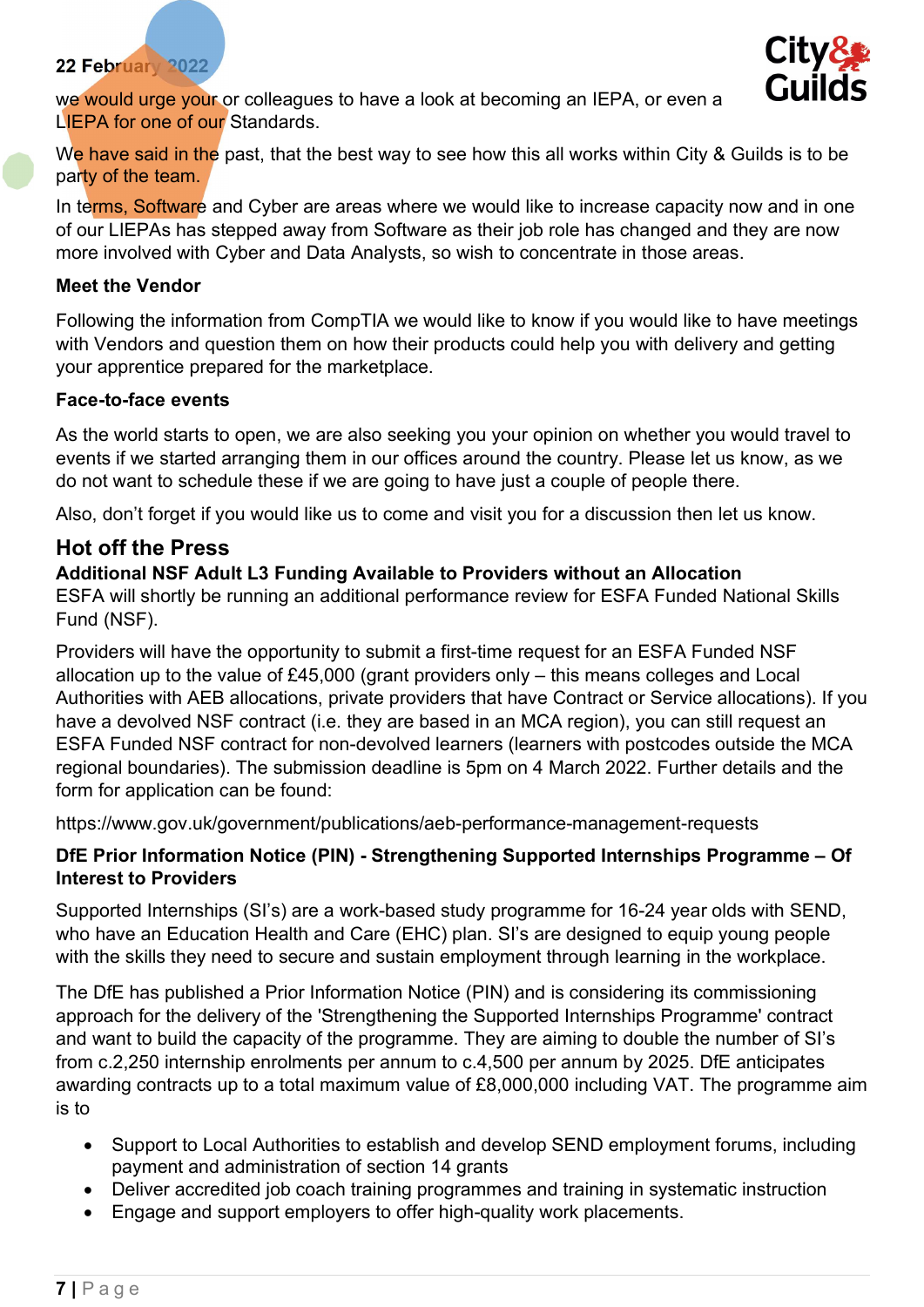

## Post 16 Skills And Education Bill – Progress through Parliament and LLE **Consultation**

The Skills and Post-16 Education Bill completed its stages through Parliament earlier this week, the ping-ponging back and forth between House of Commons, House of Lords and various committees, is now over so the Bill is ready to become an Act of Parliament shortly. The following bullets are a reminder of the main points in the bill, which will affect you;

- To put employers at the heart of the post-16 skills system by legislating to place local skills improvement plans on a statutory footing.
	- $\circ$  LSIP's currently being piloted in 8 areas of England with further pilots expected later this year, are employer-led (by local Chamber of Commerce), locally-owned and set out the key changes needed in a local area to make post-16 technical education and training more responsive to employers' labour market skills needs.
	- o We are watching closely the current Trailblazer LSIP's, with first draft of plans expected to be published in March this year. These plans will affect your curriculum planning in the coming years.
- To strengthen the system of accountability by extending existing powers for the Secretary of State (SoS) to intervene where colleges/providers have failed to meet local needs as laid out in LSIP's, by amending the regulation of post-16 education and training providers to ensure quality (i.e. funding decisions, contracting and intervention measures).

In other words, if you fail to comply with the plans and adjust yourr curriculum to meet local needs, the SoS can withdraw/reduce funding/withdraw contracts.

- To introduce the powers needed for the Lifelong Loan Entitlement (LLE), which will give individual learners access to the equivalent of up to four years' worth of student loans for level 4–6 qualifications.
	- $\circ$  Learners can use this flexibly across their lifetime, at colleges as well as universities. This isn't due to be implemented till 2025 and still has a lot of planning in play, but pilots of the first Lifelong Learning Accounts to support the loans are expected this Autumn.
	- $\circ$  A consultation on the LLE has been published and outlines the way post-18 education is to be funded and accessed including a "streamlined" funding system for modular courses at levels 4 to 6.
	- o Students will have access to loan funding worth up to the equivalent of four years of undergraduate study – £37,000 by today's fee levels. However, DfE are including eligibility criteria such as must-have maths and English GCSE to access to LLE,
- Links to the relevant .GOV webpages.

Announcement - https://www.gov.uk/government/news/fairer-higher-education-system-forstudents-and-taxpayers

Consultation - https://www.gov.uk/government/consultations/lifelong-loan-entitlement

- Legislating to extend the existing statutory framework for the approval and regulation of technical education qualifications.
	- o This legislation will allow the Institute for Apprenticeships and Technical Education (IfATE) to approve a broader range of technical education qualifications than it does currently. It indicates strongly that IfATE will become the key body for qualification approval, although Ofqual will still have regulatory duties for non-technical quals.